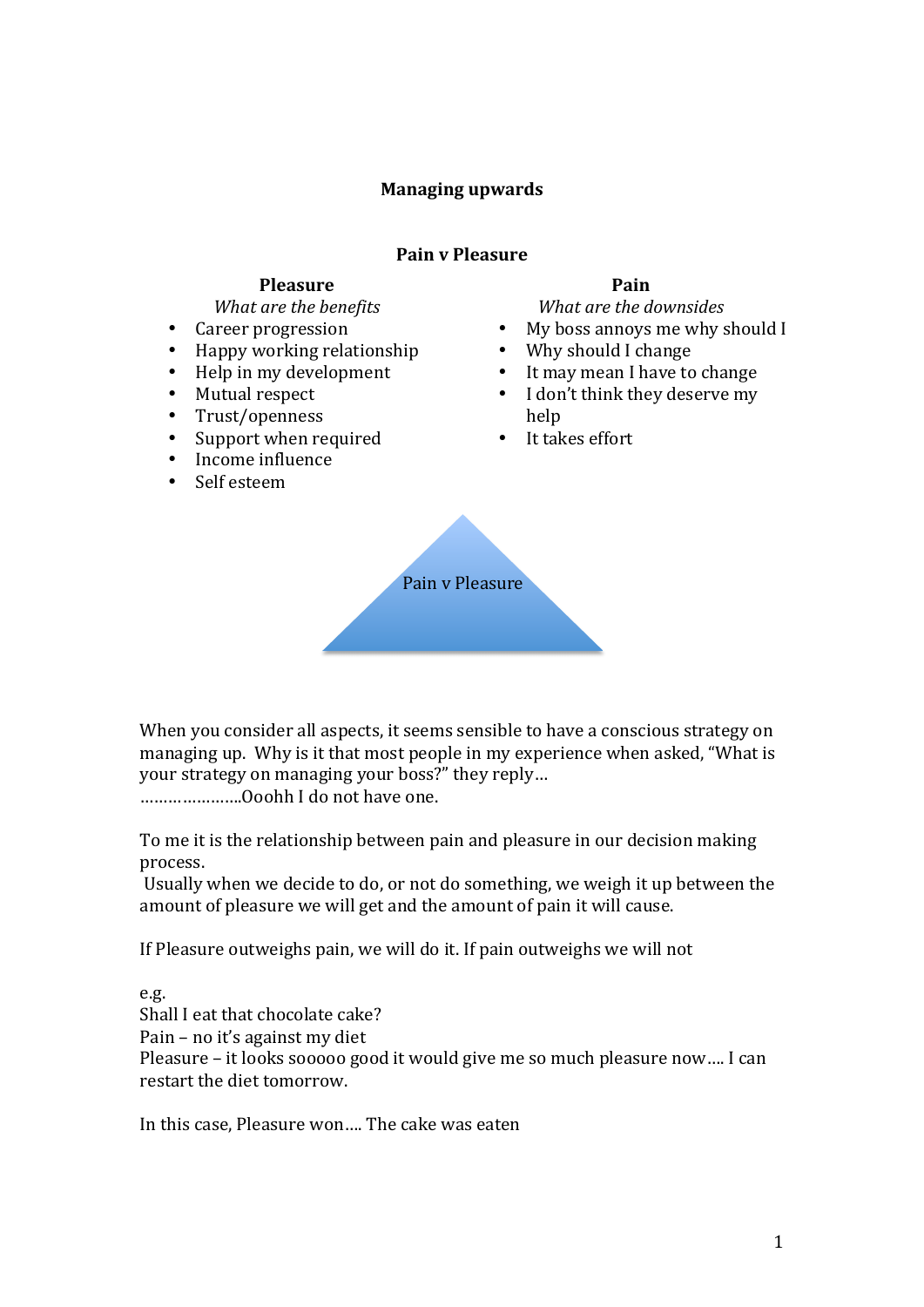When you look at the pleasure aspects in managing up they look very tempting (they outnumber pain), however they are not a certainty. If all goes well they might happen. What is a certainty is the pain  $-$  you will have to make a change to your behaviour, which is an immediate tangible pain.

This is the reason why most do not make the conscious change as the immediate pain outweighs the potential pleasure.

A cure to this paradox is to phrase the question as an implication question I.e. what will happen if I DO NOT manage my boss?

The answers are in effect the reverse of the pleasure i.e. I will not be promoted ... pay increase etc.

This is still not guaranteed to happen, however, combined with the pleasure, it is usually enough to tip the scales into action.

Putting aside the initial pain of developing a strategy to manage your boss, the reality is ... it is critical for your career development.

The fact is bosses need cooperation, reliability, and honesty from their direct reports. People rely on bosses for making connections with the rest of the company, for setting priorities and for obtaining critical resources. When you take the time to cultivate a productive working relationship – by understanding your bosses strengths and weaknesses, priorities and work style - everyone wins.

Consciously work with your manager to obtain the best possible results for you, your boss, and the company.

It is the most important working relationship you have--make the most of it!!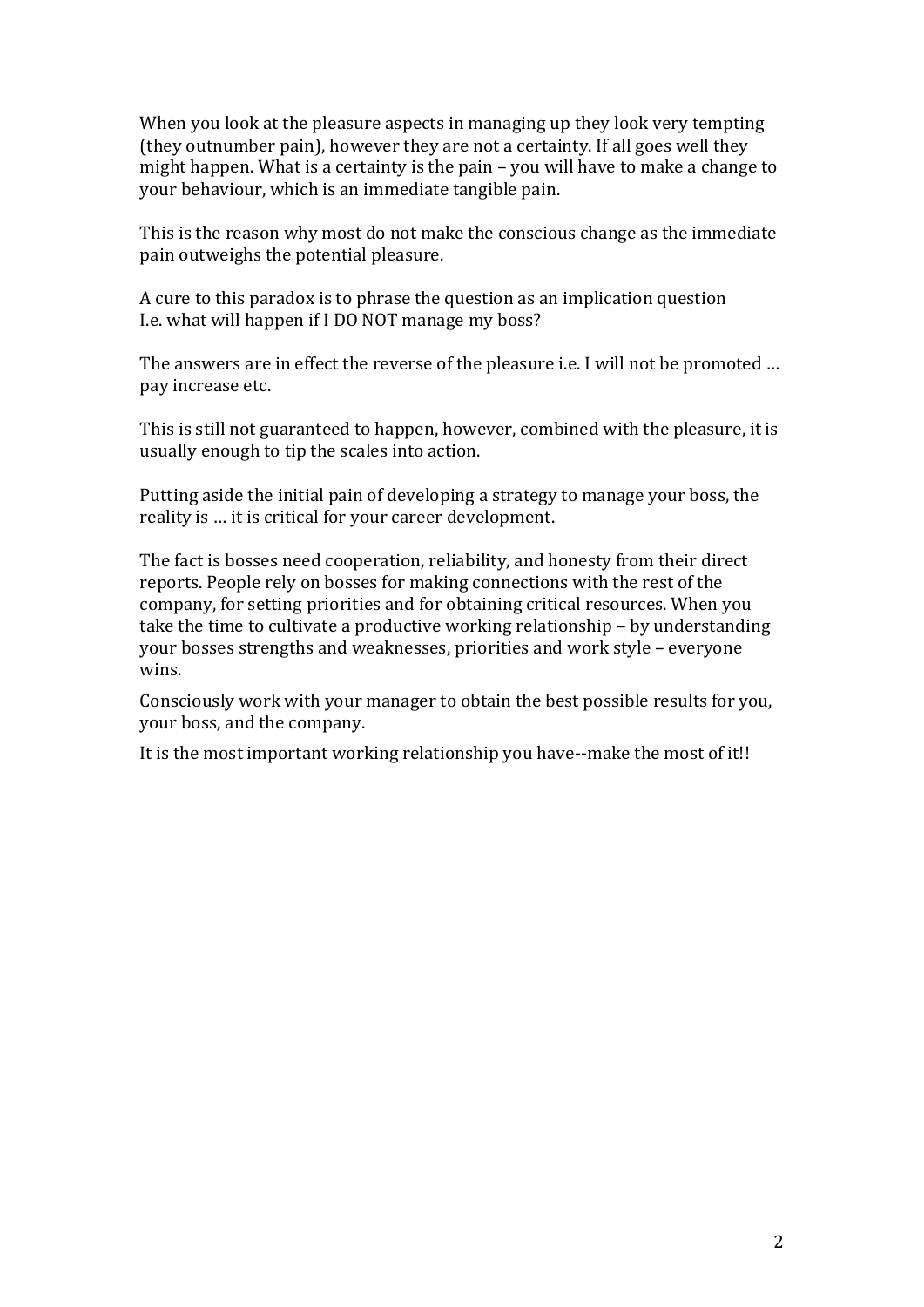## **Managing up plan**

## **1) Communication style**

|             | Talker                  | Thinker                |
|-------------|-------------------------|------------------------|
|             | $\bullet$ People        | •Time alone            |
|             | •Talking                | •Think, write          |
|             | •Outside world          | •Think ideas through   |
|             | • Welcome interruptions | ·Dislike interruptions |
|             | .Do, think, do          | •Think, do, think      |
|             | •Variety and action     | •Hard to read          |
|             |                         |                        |
| Me          |                         |                        |
| <b>Boss</b> |                         |                        |

### **Thinker Boss tips**

- Present an agenda or ideas (preferably in advance, by email)
- Make questions concise
- Take care not to fill the silence after you have asked a question with another question or a possible answer! Wait and listen
- Give colleagues boss reflection time
- Focus on the things they should be thinking about
- Remember these people tend to think  $-$  talk  $-$  think and take on average 3 seconds longer to answer questions than Talkers

### **Talker Boss tips**

- Remember they need to articulate their thinking and often cut across what you are saying  $-$  they are not being rude
- Allow them adequate time to discuss / ask questions
- Focus on the action they should take
- Provide immediate feedback and verbal acknowledgment
- Remember these people like to Talk think Talk and need to know you are participating

What action do I need to take?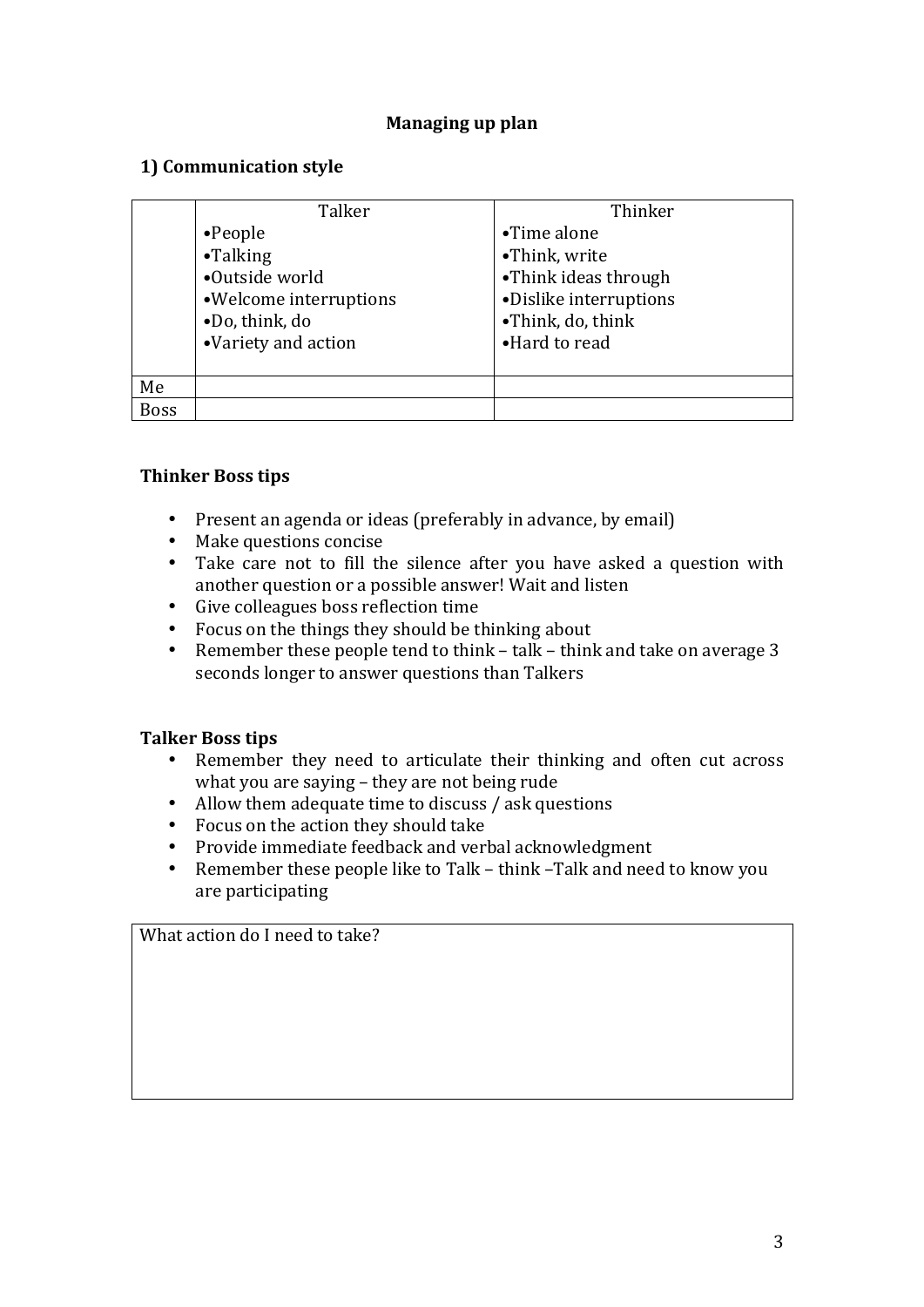# **2) What are my Boss's goals/objectives?**

If you want to manage your boss, you have to understand what is driving them. Getting in their shoes gives you insight into what it is they are trying to do. You may be surprised at how much you have in common!

Boss's Goals/Objectives • His/her objectives--what, in the eyes of your manager, are their key objectives and what support can you give towards achieving them • What personal value does your boss holds dear--for instance customer care. Work on supporting these values and do not do things that are contrary to them. Be wary, however, of evidently self-interested values, such as personal status What pressures are they under Notes

What action do I need to take?

.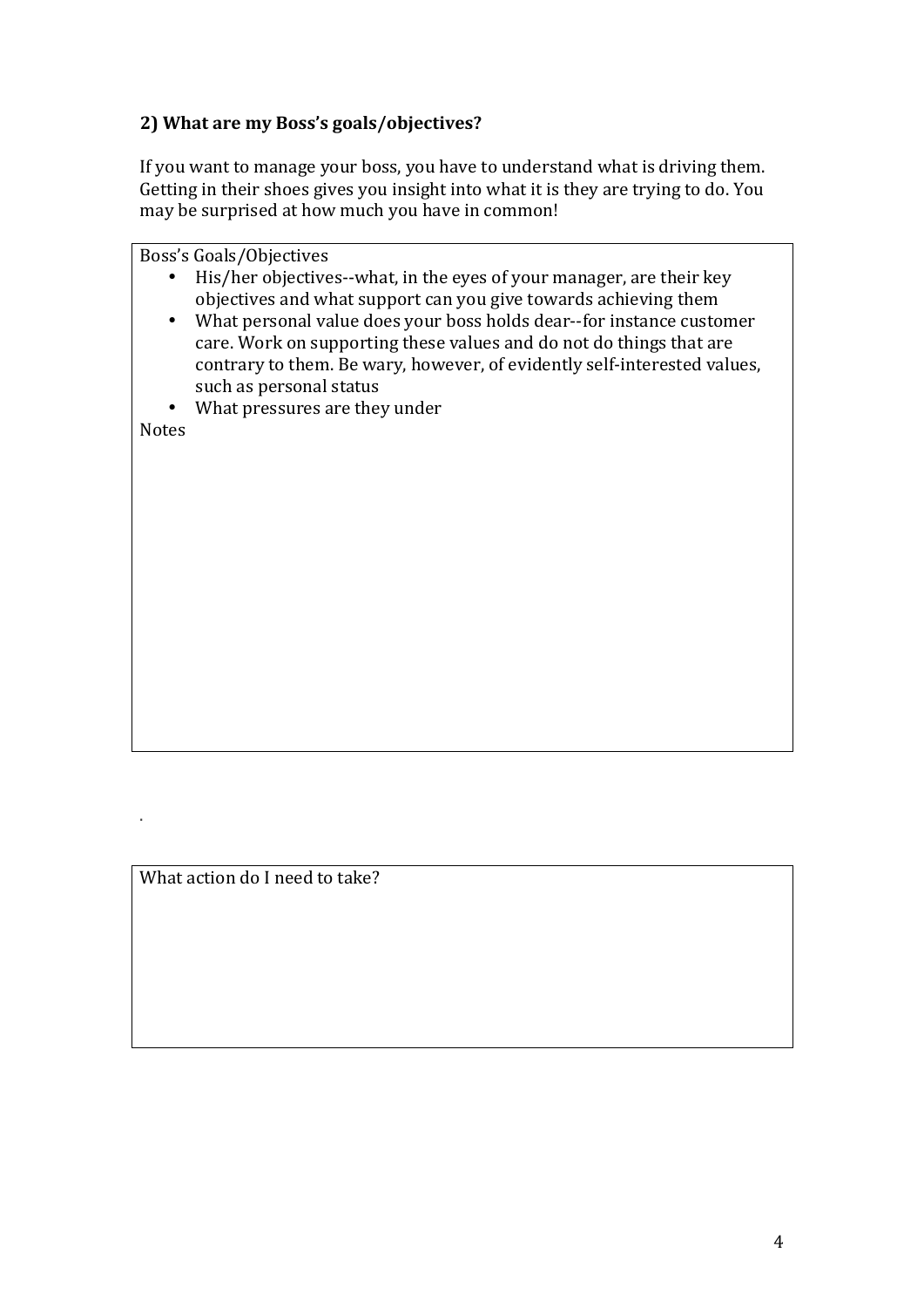# **3) High level or Detailed**

We can all do high level and detail, however generally we prefer one over the other and usually start at one end and work to the other

High level to detail Or

| Detail to high level |                        |                          |
|----------------------|------------------------|--------------------------|
|                      | High level             | Detail                   |
|                      | Facts                  | Ideas                    |
|                      | Specifics<br>$\bullet$ | Big picture              |
|                      | Realistic<br>$\bullet$ | Imaginative              |
|                      | • Focused on the       | Focused on<br>$\bullet$  |
|                      | here and now           | anticipating the future  |
|                      | • Practical            | Theoretical<br>$\bullet$ |
|                      | Observant<br>$\bullet$ | Conceptual<br>$\bullet$  |
|                      |                        |                          |
| Me                   |                        |                          |
| <b>Boss</b>          |                        |                          |

## **High-level boss tips**

- Remember they need the big picture first and then the detail
- Offer options at the first call rather than prescriptive answers
- Focus on the future (opportunities and ideas)
- They will be looking for the executive summary in proposals and then jump around
- Quite often miss key detail show them what they have missed

# **Detail Boss tips**

- Remember they need to understand the order / sequence / detail / mechanics
- Offer specific, practical solutions
- Focus on the present (and how your solutions have worked in the past for others)
- They will go through proposals thoroughly
- Quite often get stuck in the detail and cant see the big picture show them how it links to the bigger picture

What action do I need to take?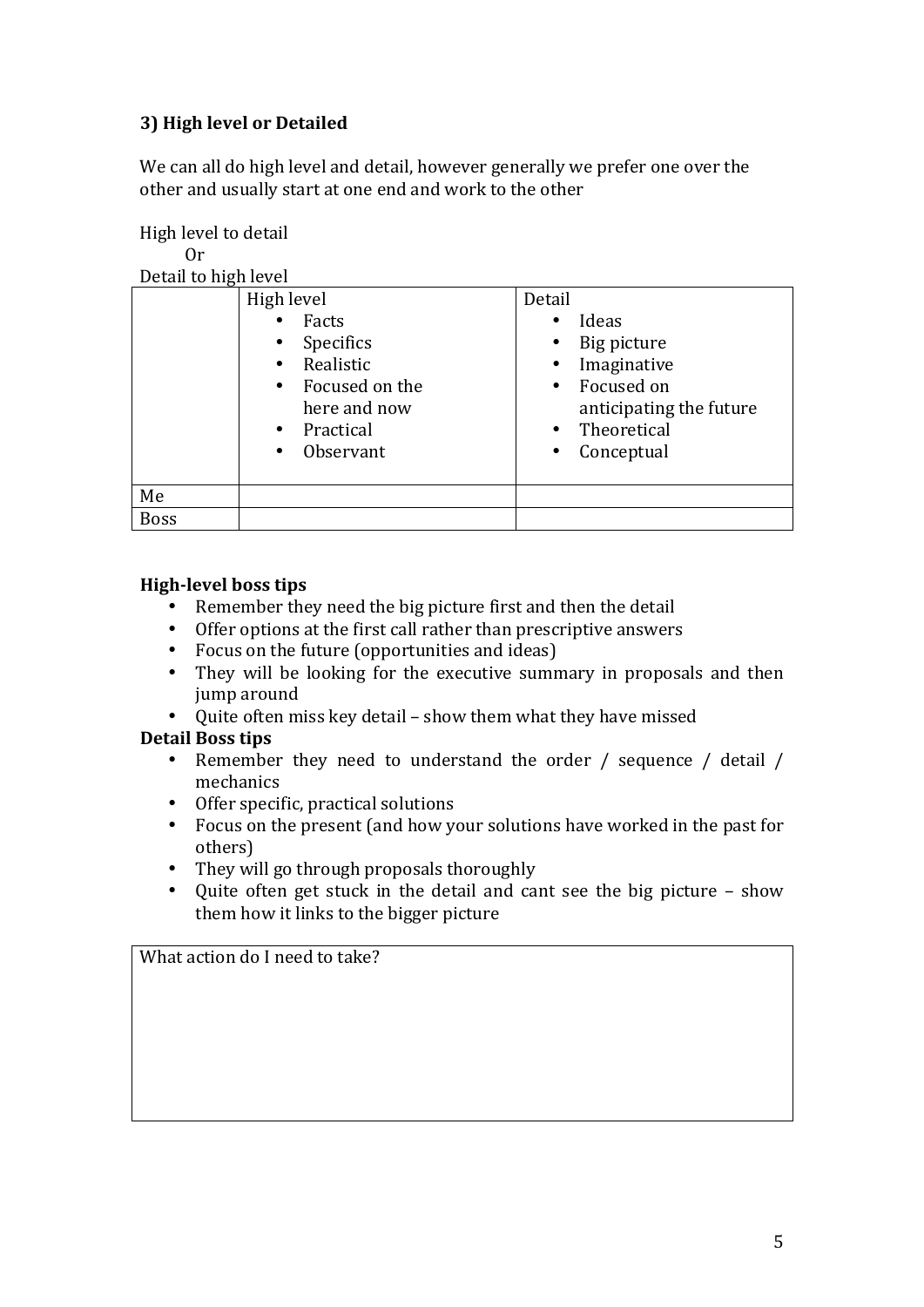## **4) Boss's strengths/ weakness's**

As well, as identifying your boss's strengths and weakness you need to have consideration of your own. This way you will a clear picture on how you can balance each other out

Boss What are their strengths? What can I learn from them? You What are mine? What can I contribute?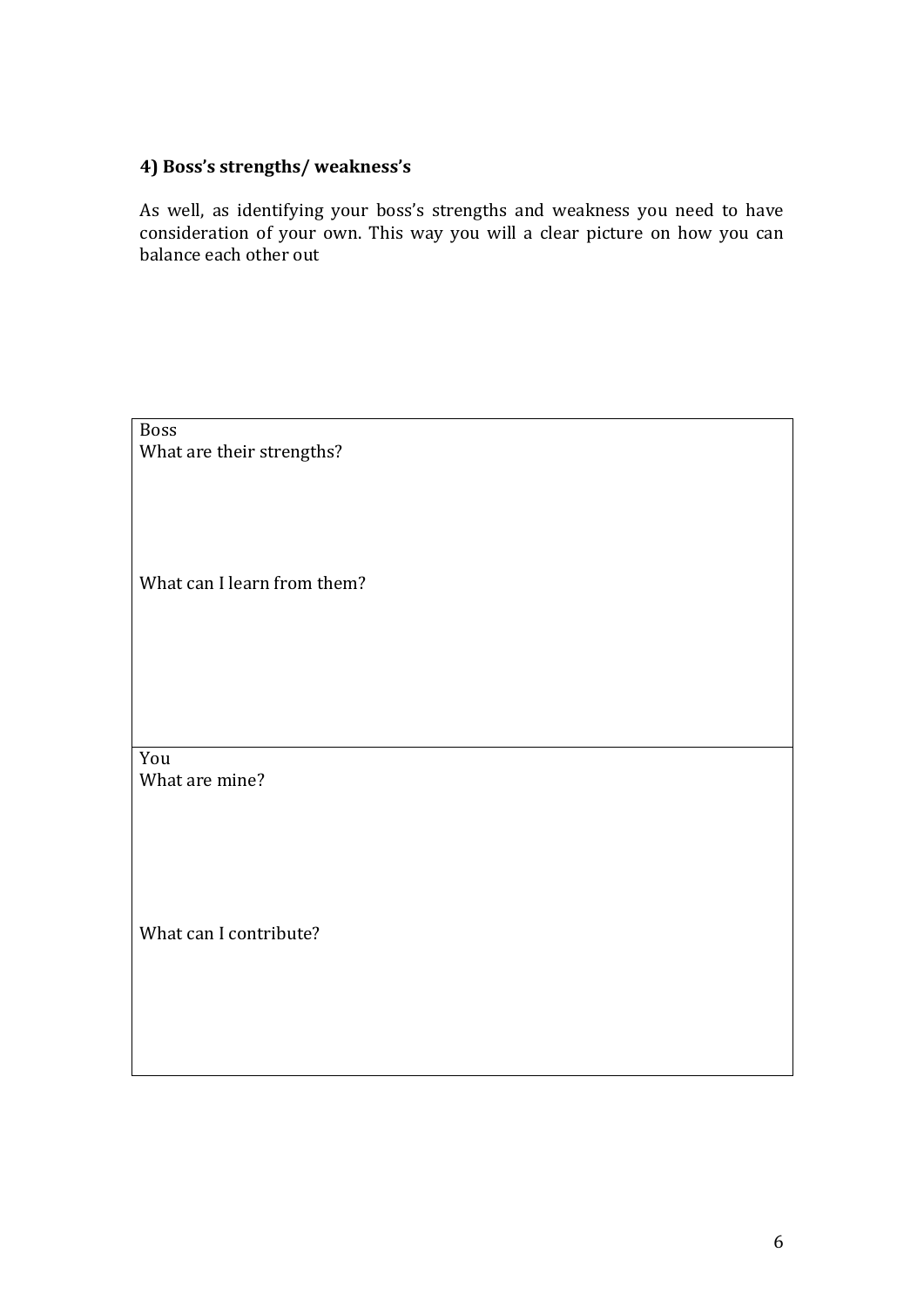### Boss What are their weaknesses?

How can I help?

You What are mine?

Is this damaging to the relationship - if so what do I need to action?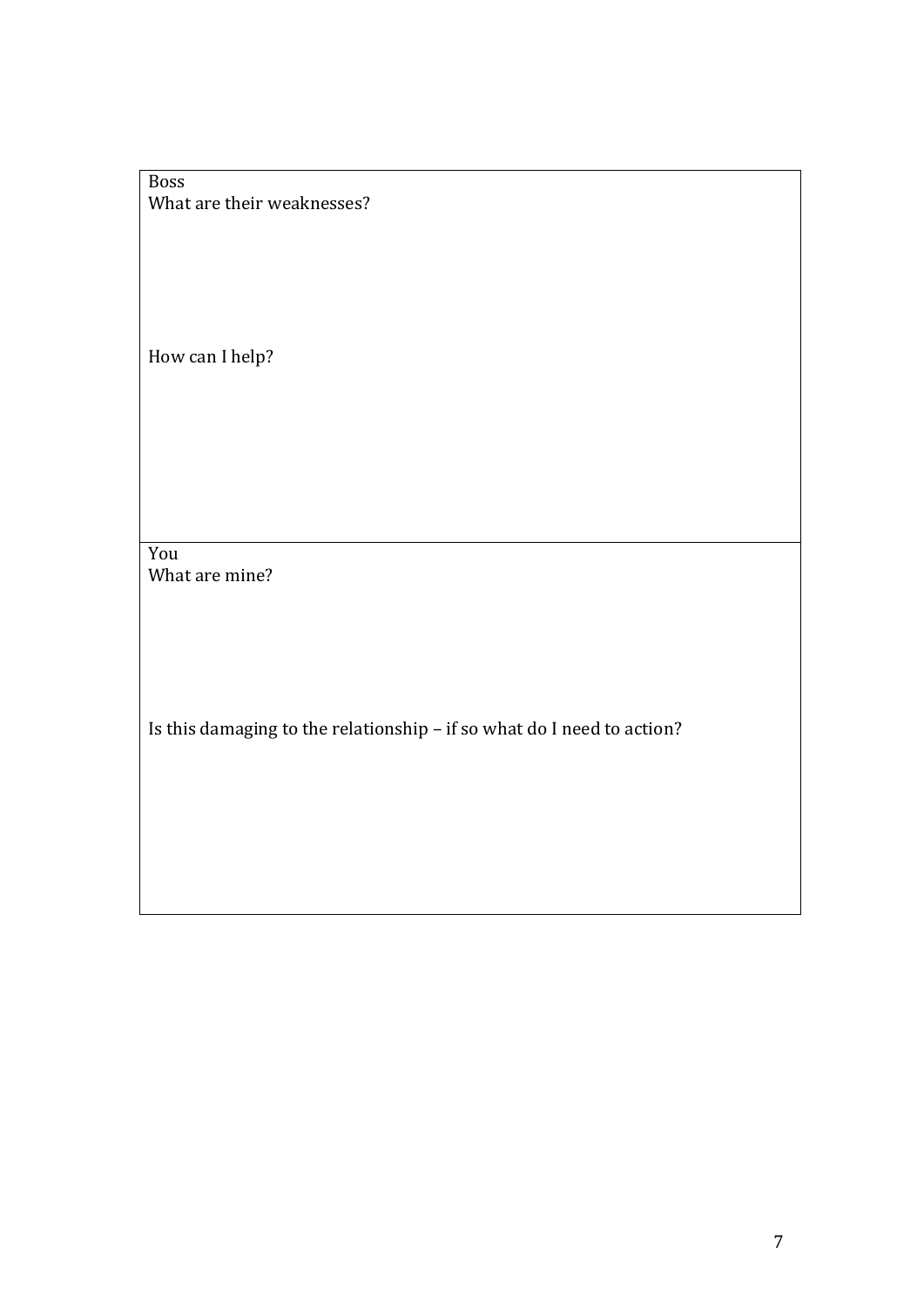# **6) Hot Buttons & pet hates**

Press the hot buttons - avoid the pet hates.

**Hot Buttons** What gets them in a good mood i.e. certain conversations, figures, results, football results!!!.

Pets hates

Think about your pet hates. How annoyed do they make you? Figure out theirs and avoid them i.e. lateness, grammar, clothing etc etc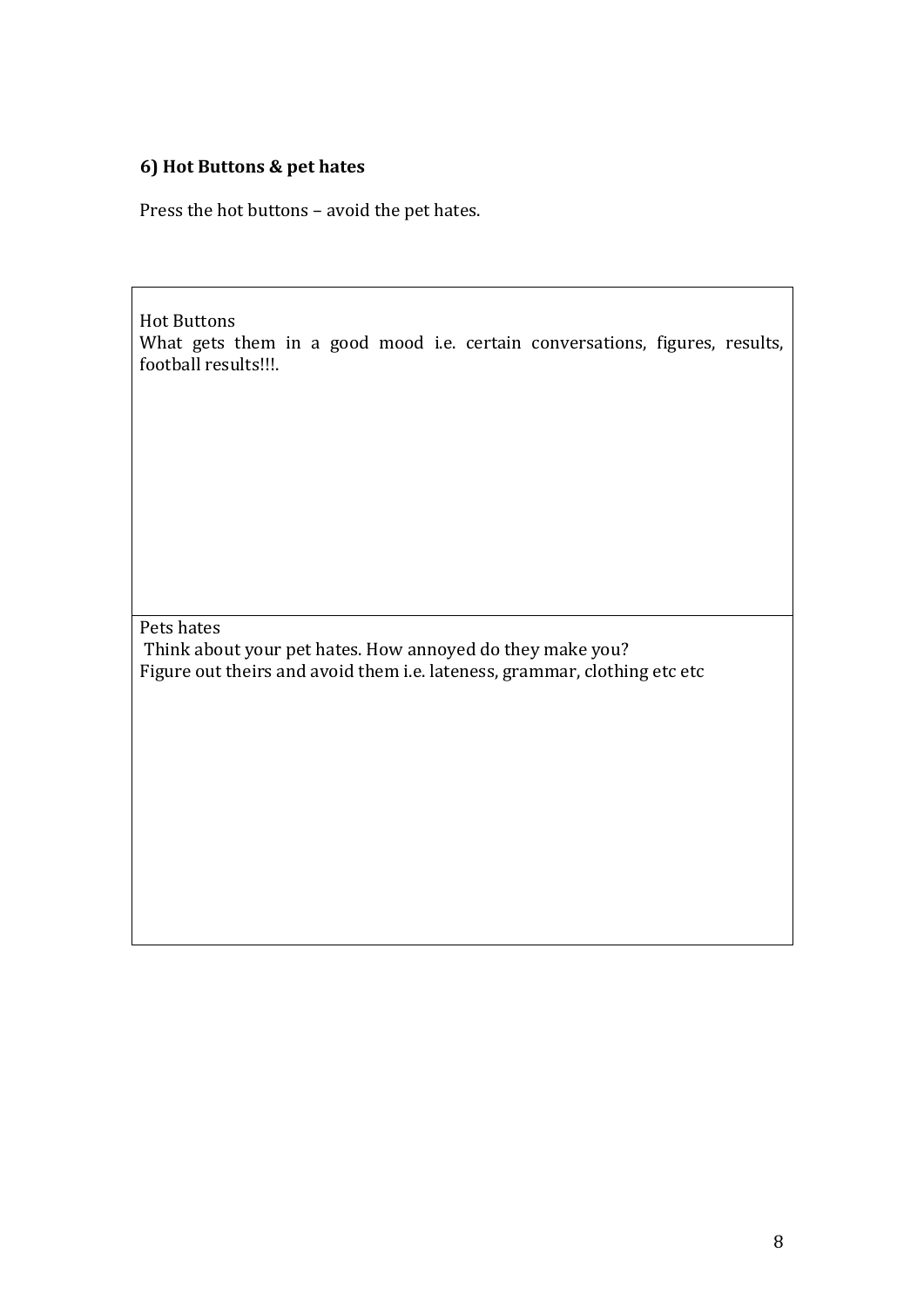# **7) Non -verbal clues**

Over half of people's communications is non-verbal.

If you take some time, you will find it easy to read people you know.

Knowing someone's state of mind from his or her body language helps put you on the front foot with a relationship.

If you have a brilliant idea, it is probably not ideal to present it when the boss is not in a good frame of mind

Non verbal language clues when in a good mood

Non Verbal Language when in a bad mood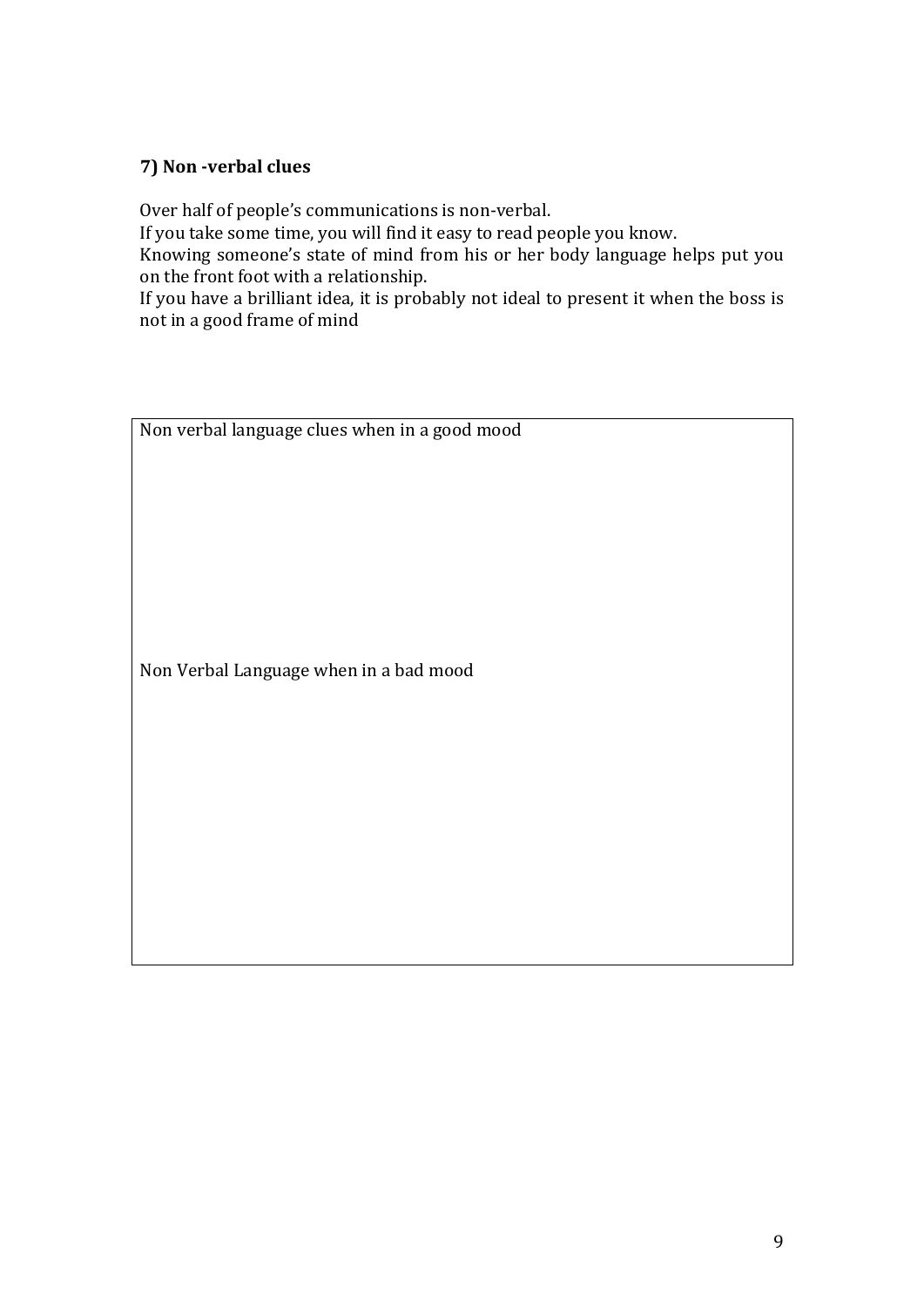## **Attitude rules**

#### **No surprises**

Obviously, your boss does not want surprise negative news... especially in a meeting with their boss! Do all you can to minimise surprises, keep them informed. This also applies to positive surprises. Which may seem odd? I was once in a meeting where I surprised my boss with some good news about budgets. I had held the information back until I could meet him. The positive good news surprise landed badly, the timing delay had closed an opportunity to redirect monies elsewhere.

### **Admit mistakes...quickly**

Everybody makes mistakes. If you mess up let your boss know ASAP. At least they will be the first to know and may be able to help. Trust me someone else telling your boss about your mistakes is not fun.

If you have made a mistake apologise properly. Do not apologise and then blame others... it looks like you are passing the buck.

#### **Provide solutions not problems**

My biggest pet hate is people bringing me problems without thinking about possible solutions. Always have some ideas on solutions – this shows you have a can do attitude – this shows you are promotion material!!!! I cannot tell you the number of times I have heard people being reviewed where they fall into two camps

- 1) Always moaning about things never has a view on how to fix things (problems only person)
- 2) Great attitude solves problems / takes action (Problems with solutions person)

#### Be honest and trustworthy loyal and committed

People do not like people who cannot do the above...simple as that. Generally, people do not promote people they do not like.

#### Never go above or behind your boss's back

If you step into this territory, you have just entered a very dangerous area. If your boss finds out (which they always do)... going back to "Be honest and trustworthy loyal and committed" you are on your own...good luck!